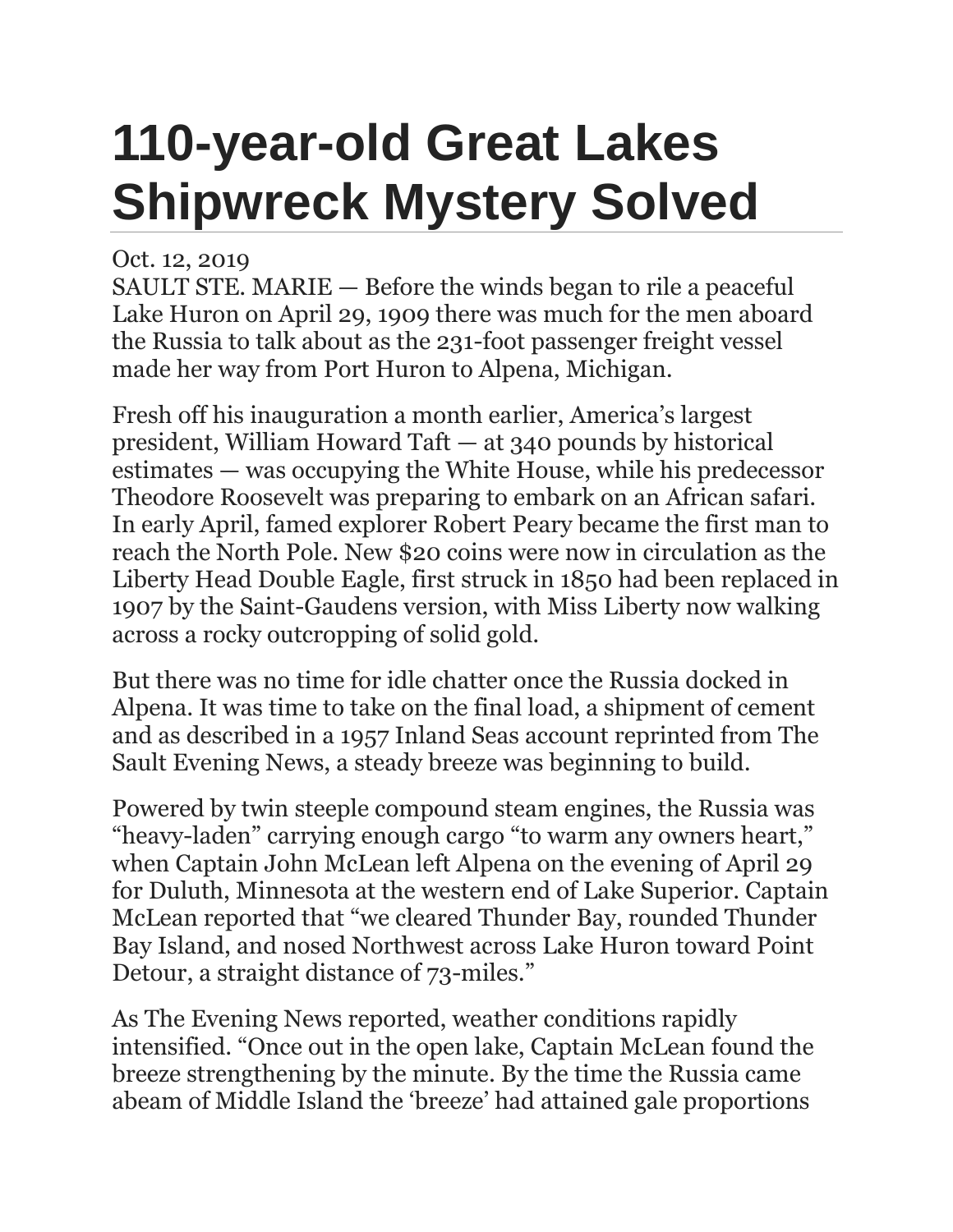and the creaking old vessel, influenced by her heavy deck load was rolling quite severely."

A lull in the storm evidently convinced Captain McLean to continue instead of turning back, that is until the cargo began to shift causing a list to port. With a call of "all hands on deck", the crew began moving the 64 pound bags of cement by hand, in an effort to counteract the list and after two hours of what Captain McLean reported as "back-breaking labor" it appeared as though the Russia was returned to an even keel.

"Then the real blow fell," read the old account. "Without warning of any kind, the vessel's smokestack scribed a long arc in the sky as she rolled severely to port, caught herself just in time then rolled speedily to starboard."

Despite a laborious effort to once again correct the list, the crew seemingly making no headway, was ordered by the captain to begin throwing the cement bags into Lake Huron in a failed bid to lighten the load and save the Russia.

"This is it fellows," Captain McLean reportedly said directing the 22 crewmen and one unidentified passenger to head for the lifeboats. "We're leaving her here and now." And, so they did in the early morning hours of April 30, 1909 under tremendous stress and extremely difficult conditions the specially trained lifeboat crew successfully launched three of the four boats into the raging sea. The men manning the oars began the excruciating pull toward the Detour Lighthouse, a distance of approximately 12 miles. Amazingly all survived the ordeal, cold, wet and exhausted safely reaching shore a little before dawn much to the surprise of local residents.

"Hearing about the Russia since my teenage years, I told my wife Chris, 'If I don't accomplish anything else this summer, I am going to find the Russia,'" explained Great Lakes Shipwreck Historical Society founder and Director Emeritus Tom Farnquist.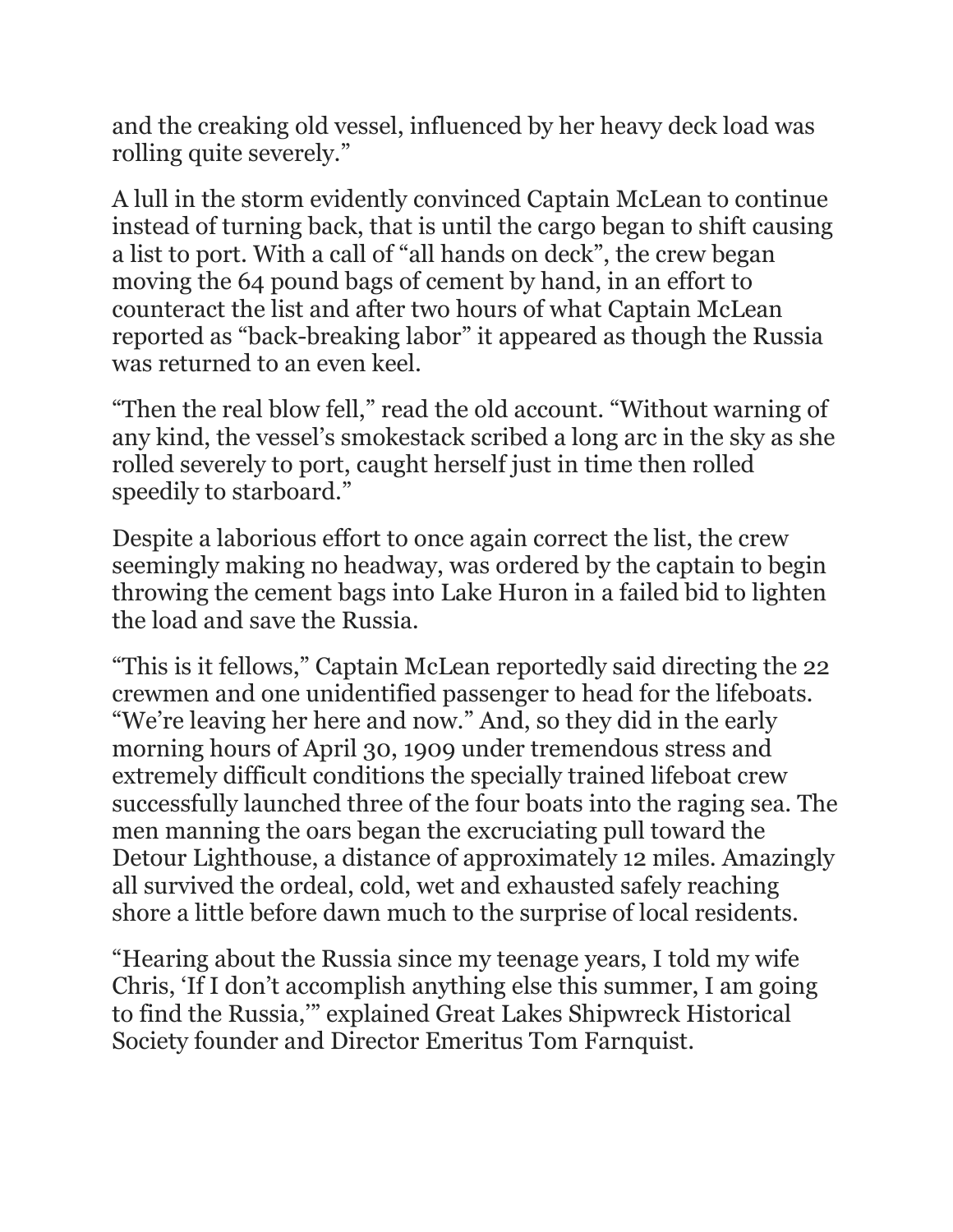Last winter Farnquist contacted and convinced shipwreck enthusiasts from Minnesota, Ken Merryman and Jerry Eliason to assist in a search for the elusive Russia. Both Ken and Jerry have successfully located dozens of previously undiscovered Great Lakes shipwrecks. Captain Ken Merryman is founder of the Wisconsin based Great Lakes Shipwreck Preservation Society and owner of the Research Vessel Heyboy. The Heyboy was used to conduct digital sonar surveys to search for the Russia. Jerry Eliason is recognized as a shipwreck researcher, diver and designing a drop camera system that records high definition video he uses to create incredible 3D mosaics like the one used in this article.

The Russia's final resting place remained a mystery for 110 years in spite of numerous attempts to locate same by serious shipwreck enthusiasts from around the Great Lakes for at least six decades.

Farnquist decided to try one more time, working with his own research data collected from various sources including reported areas where others have searched, he marked out a few high probability locations on a chart in the vicinity of where the Russia disappeared 110 years ago.

"I eliminated a lot of bottom land previously searched by others before gridding off areas of high probability and prior to launching the sonar towfish," he explained.

This latest venture took the R. V. Heyboy and search crew to an area of Lake Huron located just outside the 1,440 square mile Thunder Bay NOAA Marine Sanctuary, in the northwest corner of the Lake, to a predetermined gridded search area where the Garmin sonar revealed a target of interest, that seemingly answered the question of where the Russia was hiding.

Confirmation that this was indeed the Russia came through the live video feed lens of Jerry Eliason's drop camera and lighting system lowered to a depth of 220 feet. In July, out of the darkness came the outline of a shape all too familiar to wreck divers. Jerry's live video broadcast revealed a remarkably well-preserved intact shipwreck,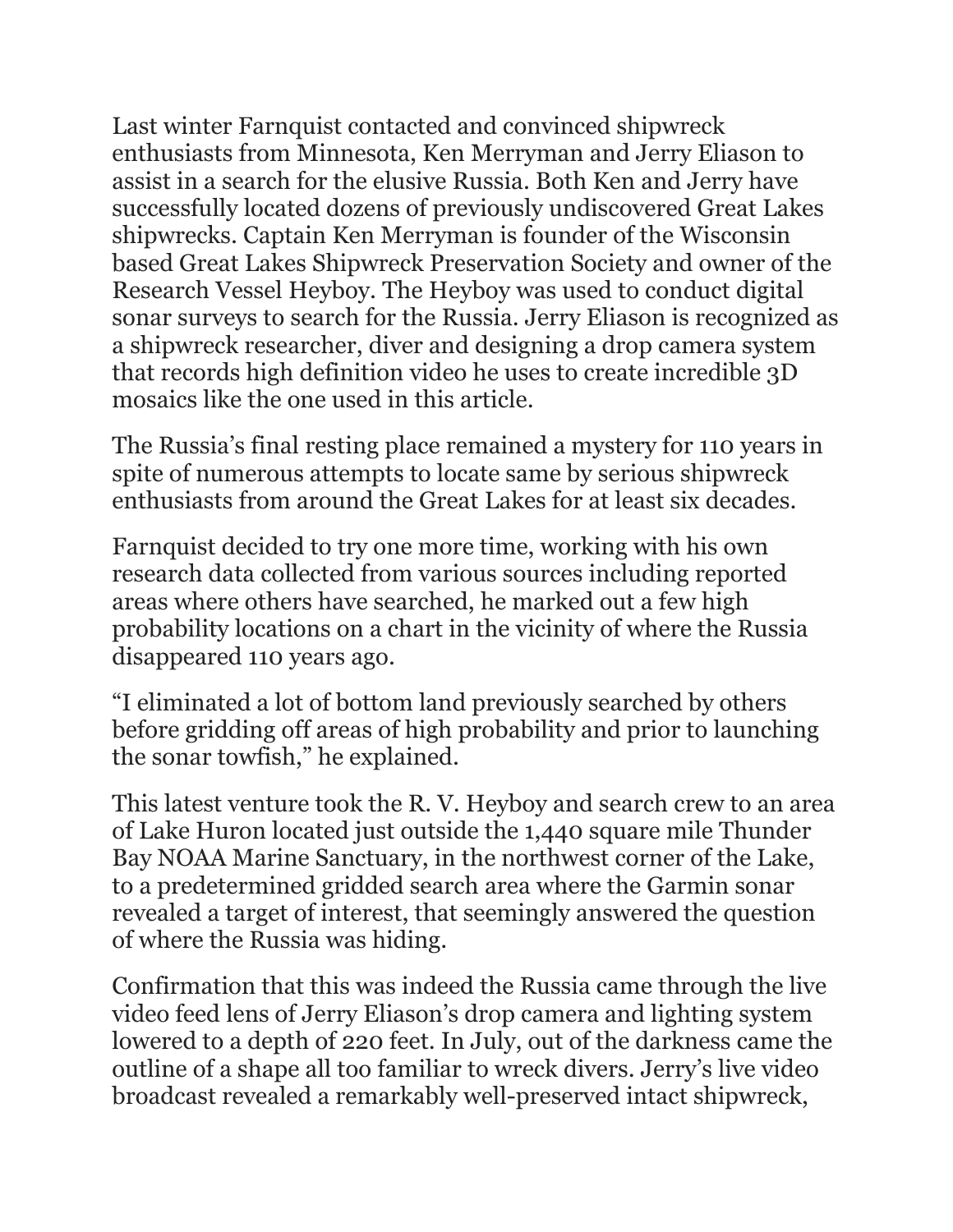evidenced by wood-stock anchors on the starboard bow, open hatch openings and intact after cabins seen on the first fly by.

"Needless to say there was great jubilation following our confirmed discovery of the Russia," Farnquist said.

The Russia was discovered July 23, just 1,200 feet from a previously discovered three masted schooner wreck called the Celtic, lost with the entire crew of eight to a storm November 29, 1902. The GPS numbers for the Celtic were shared with Farnquist by Paul Ehorn from Waukegan, Illinois prior to beginning their search for the Russia. It was during Paul's years of searching for the Russia that he located the Celtic resting at a depth of 220 feet.

While no stranger to deep diving, Farnquist solicited technical diving assistance crediting videographers John Janzen of Madison, Wisconsin, John Scoles of Minneapolis, Minnesota and Ken Merryman with son Andrew equipped with rebreathers charged with special gas mixtures blended for 230-foot depths.

"We have only conducted three dives on the Russia to date," Farnquist said. "These tantalizing dives pose many questions about this intriguing wreck and what may be contained in the hundreds of crates preserved and contained in the cargo holds."

Archaeologists Phil Hartmeyer, Stephanie Gandulla with the Thunder Bay NOAA Marine Sanctuary and Michigan DNR Archaeologist Wayne Lusardi aboard the R.V. Storm conducted additional sonar imaging of the site. The Michigan State Police Dive Team headed by Randy Parrols were invited to conduct Remotely Operated Vehicle (ROV) UP-RIGHT video survey work as a way of collecting preliminary inventory data for future underwater cultural resource management.

"This is going to be a very popular dive site for advanced technical divers once the location is released to the public" Farnquist predicted. "The Russia sits on an even keel at a depth of 220 feet with intact metal after cabins, boiler house, and galley area. The